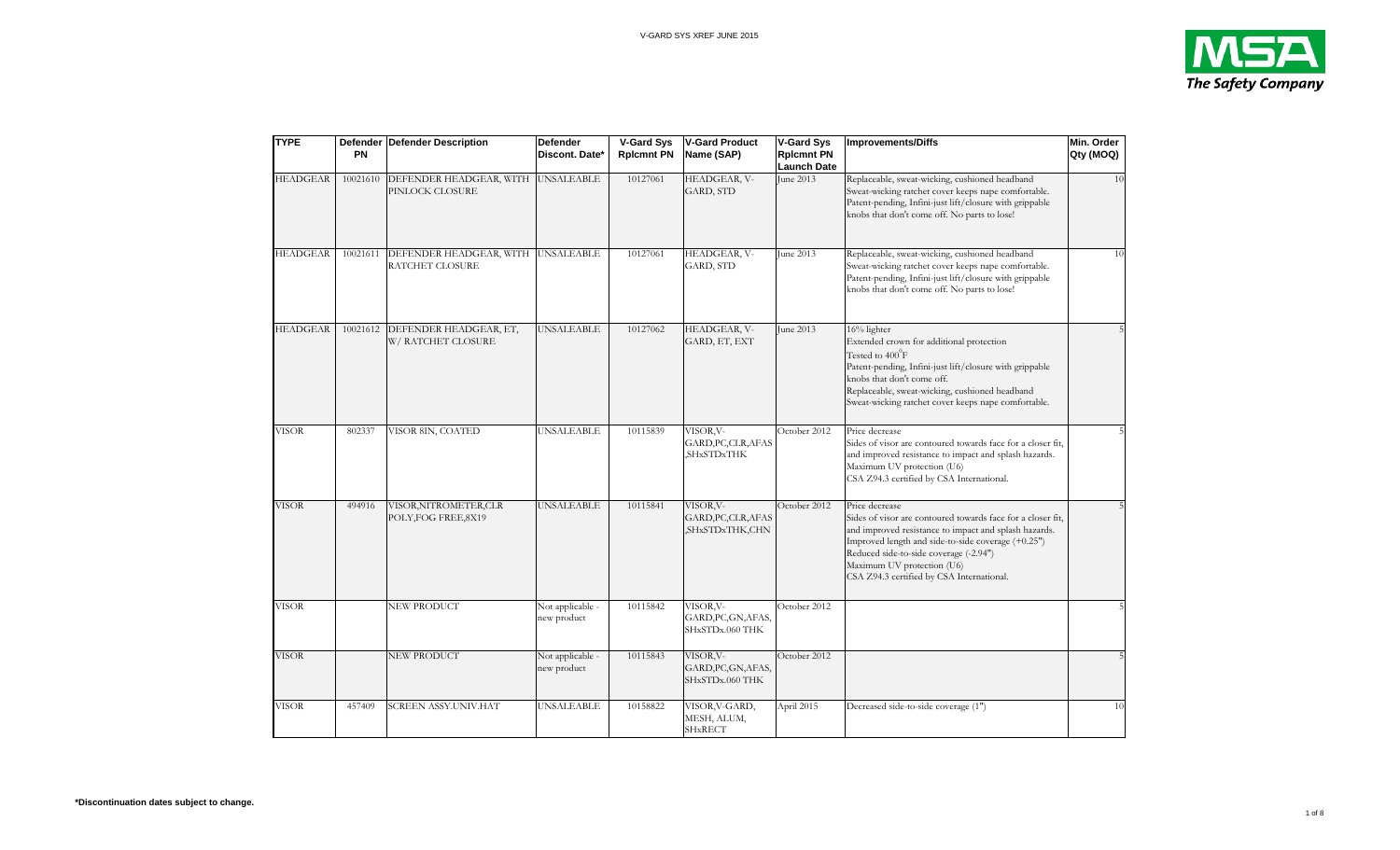

| <b>TYPE</b>  |          | Defender Defender Description                               | <b>Defender</b>                 | <b>V-Gard Sys</b> | <b>V-Gard Product</b>                               | <b>V-Gard Sys</b>                       | <b>Improvements/Diffs</b>                                                                                                                                                                                                                                         | Min. Order |
|--------------|----------|-------------------------------------------------------------|---------------------------------|-------------------|-----------------------------------------------------|-----------------------------------------|-------------------------------------------------------------------------------------------------------------------------------------------------------------------------------------------------------------------------------------------------------------------|------------|
|              | PN       |                                                             | Discont. Date*                  | <b>Rpicmnt PN</b> | Name (SAP)                                          | <b>Rplcmnt PN</b><br><b>Launch Date</b> |                                                                                                                                                                                                                                                                   | Qty (MOQ)  |
| <b>VISOR</b> | 10005880 | VISOR, PLASTIC, POLYC, GOLD<br>COATED, MED. GRN             | Retain                          | 10115850          | VISOR, V-<br>GARD, PC, GN, RFLC<br>TV,MEDxEXTxTHK   | October 2012                            | Price decrease<br>Maximum UV protection (U6)<br>Decreased side-to-side coverage (-1.75")<br>EN 166 performance measures for IR radiation filtration<br>CSA Z94.3 certified by CSA International.<br>Meets EN 166, AS/NZS 1337, as well as many local<br>standards |            |
| <b>VISOR</b> | 10005879 | VISOR, PLASTIC, POLYCARB, GOL UNSALEABLE<br>D COATED, CLEAR |                                 | 10115848          | VISOR, V-<br>GARD, PC, CLR, RFLC<br>TV,MEDxEXTxTHK  | October 2012                            | Price decrease<br>Maximum UV protection (U6)<br>Decreased side-to-side coverage (-1.75")<br>EN 166 performance measures for IR radiation filtration<br>CSA Z94.3 certified by CSA International.<br>Meets EN 166, AS/NZS 1337, as well as many local<br>standards |            |
| <b>VISOR</b> | 10063107 | VISOR, ARC, 71/4 X 201/2 X<br>.070, MD. GRN.                | <b>UNSALEABLE</b>               | 10118480          | VISOR, V-<br>GARD, PC, ARC, SHxS<br>TDxTHK,CHN      | October 2012                            | Slight increase in calorie rating $(0.3 \text{ cal/cm}^2)$<br>PC (not propionate); impact-rated<br>Wider $(\sim 1")$<br>Molded for superior optics                                                                                                                |            |
| VISOR        |          | NEW PRODUCT                                                 | Not applicable -<br>new product | 10115847          | VISOR, V-<br>GARD, PC, ARC, MED<br><b>xEXTxXTHK</b> | October 2012                            | 12.9 cal/ $\text{cm}^2$<br>PC (not propionate); impact-rated                                                                                                                                                                                                      |            |
| VISOR        | 10109109 | VISOR, PLASTIC, PROPIONATE,<br>DARK GREEN                   | <b>UNSALEABLE</b>               | 10166071          | VISOR, V-<br>GARD, PROP, GN, SH<br><b>xSTDxXTHK</b> | June 2015                               | Higher light transmittance for improved visibility<br>Impact-rated propionate<br>Wider and thicker (1.5" and 0.038", respectively)<br>Molded for superior optics                                                                                                  |            |
| <b>VISOR</b> | 10109113 | VISOR, PLASTIC, PROPIONATE, UNSALEABLE<br>DARK GREEN        |                                 | 10166071          | VISOR, V-<br>GARD, PROP, GN, SH<br><b>xSTDxXTHK</b> | June 2015                               | Higher light transmittance for improved visibility<br>Impact-rated propionate<br>Molded for superior optics                                                                                                                                                       |            |
| <b>VISOR</b> | 10086996 | SHADE 3 VISOR, 8 X 15.5 X .06                               | <b>UNSALEABLE</b>               | 10115859          | VISOR, V-<br>GARD, PC, SH3, SHxS<br>TDxTHK          | June 2012                               | Impact rated (ANSI/ISEA Z87.1-2010, CSA Z94.3, EN<br>166)<br>Wider and thicker (1.75" and 0.01", respectively)<br>Molded for superior optics<br>PC, not propionate                                                                                                |            |
| VISOR        |          | NEW PRODUCT                                                 | Not applicable -<br>new product | 10115860          | VISOR, V-<br>GARD, PC, SH3, SHxS<br>TDxTHK,CHN      | <b>Iune 2012</b>                        |                                                                                                                                                                                                                                                                   |            |
| <b>VISOR</b> | 10005882 | SHADE 5 VISOR, 8 X 15.5 X .06                               | Retain                          | 10115861          | VISOR, V-<br>GARD, PC, SH5, SHxS<br>TDxTHK          | June 2012                               | Impact rated (ANSI/ISEA Z87.1-2010, CSA Z94.3, EN<br>166)<br>Wider and thicker (1.75" and 0.01", respectively)<br>Molded for superior optics<br>PC, not propionate                                                                                                |            |
| <b>VISOR</b> | 10005881 | SHADE 5 NITROMETER VISOR;<br>6.5 X 15.5 X .06               | <b>UNSALEABLE</b>               | 10115862          | VISOR, V-<br>GARD, PC, SH5, SHxS<br>TDxTHK,CHN      | June 2012                               | Impact rated (ANSI/ISEA Z87.1-2010, CSA Z94.3, EN<br>166)<br>Wider and thicker (1.75" and 0.01", respectively)<br>Molded for superior optics<br>PC, not propionate                                                                                                |            |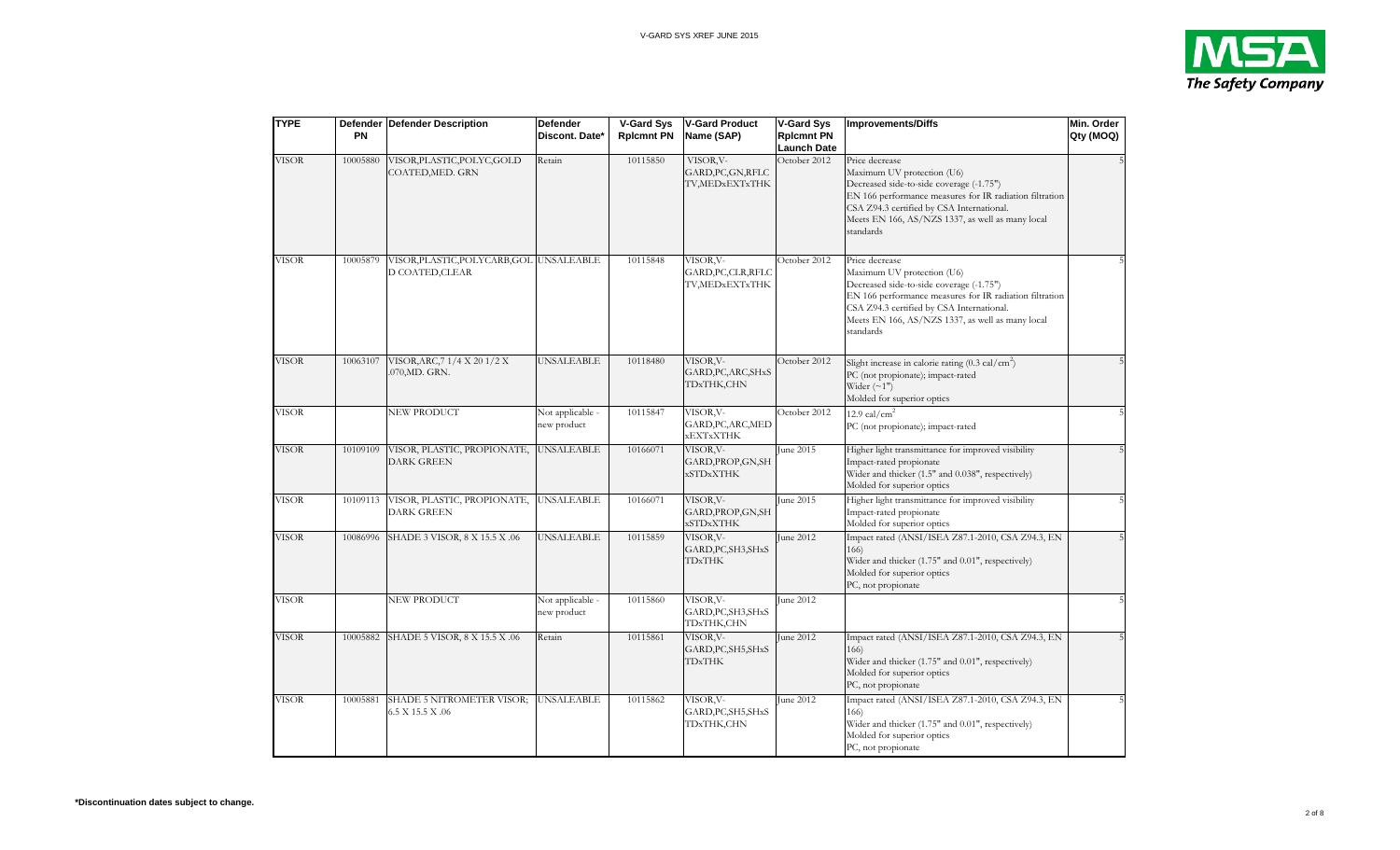

| <b>TYPE</b>  | <b>PN</b> | Defender Defender Description                     | Defender<br>Discont. Date*      | <b>V-Gard Sys</b><br><b>Rpicmnt PN</b> | <b>V-Gard Product</b><br>Name (SAP)                        | <b>V-Gard Sys</b><br><b>Rpicmnt PN</b><br><b>Launch Date</b> | <b>Improvements/Diffs</b>                                                                                                                                                                                                                                                                                                                                   | Min. Order<br>Qty (MOQ) |
|--------------|-----------|---------------------------------------------------|---------------------------------|----------------------------------------|------------------------------------------------------------|--------------------------------------------------------------|-------------------------------------------------------------------------------------------------------------------------------------------------------------------------------------------------------------------------------------------------------------------------------------------------------------------------------------------------------------|-------------------------|
| <b>VISOR</b> | 488131    | PC VISOR, CLEAR, 7.88 X 15.76 X<br>.04            | <b>UNSALEABLE</b>               | 10115836                               | VISOR, V-<br>GARD, PC, CLR, SHxS<br>TDxLTW                 | June 2012                                                    | Sides of visor are contoured towards face for closer fit,<br>and improved resistance to impact and splash hazards.<br>Improved side-to-side coverage (+1.25")<br>Price decrease<br>Maximum UV protection (U6)<br>Increase in length $(+0.12)$<br>CSA Z94.3 certified by CSA International.<br>Meets EN 166, AS/NZS 1337, as well as many local<br>standards | 10                      |
| <b>VISOR</b> | 488126    | PC NITROMETER VISOR,<br>CLEAR, 5.75 X 15.76 X .04 | <b>UNSALEABLE</b>               | 10115837                               | VISOR <sub>y</sub> V-<br>GARD, PC, CLR, SHxS<br>TDxLTW,CHN | June 2012                                                    | Sides of visor are contoured towards face for a closer fit,<br>and improved resistance to impact and splash hazards.<br>Improved side-to-side coverage (+1.25")<br>Price decrease<br>Maximum UV protection (U6)<br>Increased length (+2.25")<br>CSA Z94.3 certified by CSA International.<br>Meets EN 166, AS/NZS 1337, as well as many local<br>standards  | 10                      |
| <b>VISOR</b> |           | NEW PRODUCT                                       | Not applicable -<br>new product | 10120108                               | VISOR,V-<br>GARD, PC, CLR, SHxS<br>TDxLTW,BULK (20)        | June 2012                                                    |                                                                                                                                                                                                                                                                                                                                                             | 1 (box of $20$ )        |
| <b>VISOR</b> |           | NEW PRODUCT                                       | Not applicable -<br>new product | 10115863                               | VISOR, V-GARD,<br>PC, CLR,<br>MEDxSTDxLTW                  | June 2012                                                    |                                                                                                                                                                                                                                                                                                                                                             | 10                      |
| <b>VISOR</b> | 10017934  | VISOR, PLASTIC, POLYCB, 8 X 15<br>1/2 X .04 TK    | Retain                          | 10115836                               | VISOR, V-<br>GARD, PC, CLR, SHxS<br>TDxLTW                 | June 2012                                                    | Sides of visor are contoured towards face for a closer fit,<br>and improved resistance to impact and splash hazards.<br>Improved side-to-side coverage (+1.5")<br>Price decrease<br>Maximum UV protection (U6)<br>CSA Z94.3 certified by CSA International.<br>Meets EN 166, AS/NZS 1337, as well as many local<br>standards                                | 10                      |
| <b>VISOR</b> |           | NEW PRODUCT                                       | Not applicable -<br>new product | 10115856                               | VISOR, V-<br>GARD, PROP, CLR, S<br>HxSTDxXTHK,CHN          | March 2012                                                   |                                                                                                                                                                                                                                                                                                                                                             |                         |
| <b>VISOR</b> | 10109107  | VISOR, PLASTIC, PROPIONATE, C UNSALEABLE<br>LEAR  |                                 | 10115855                               | VISOR, V-<br>GARD, PROP, CLR, S<br><b>HxSTDxXTHK</b>       | March 2012                                                   | Product not truly comparable.<br>Impact rated<br>Improved side-to-side coverage (+1.5")<br>.038 thicker<br>Molded for improved optics<br>Withstands many chemicals (see Chem App Quick<br>Reference Guide)<br>Available as nitrometer to work with V-Gard chin<br>protectors                                                                                |                         |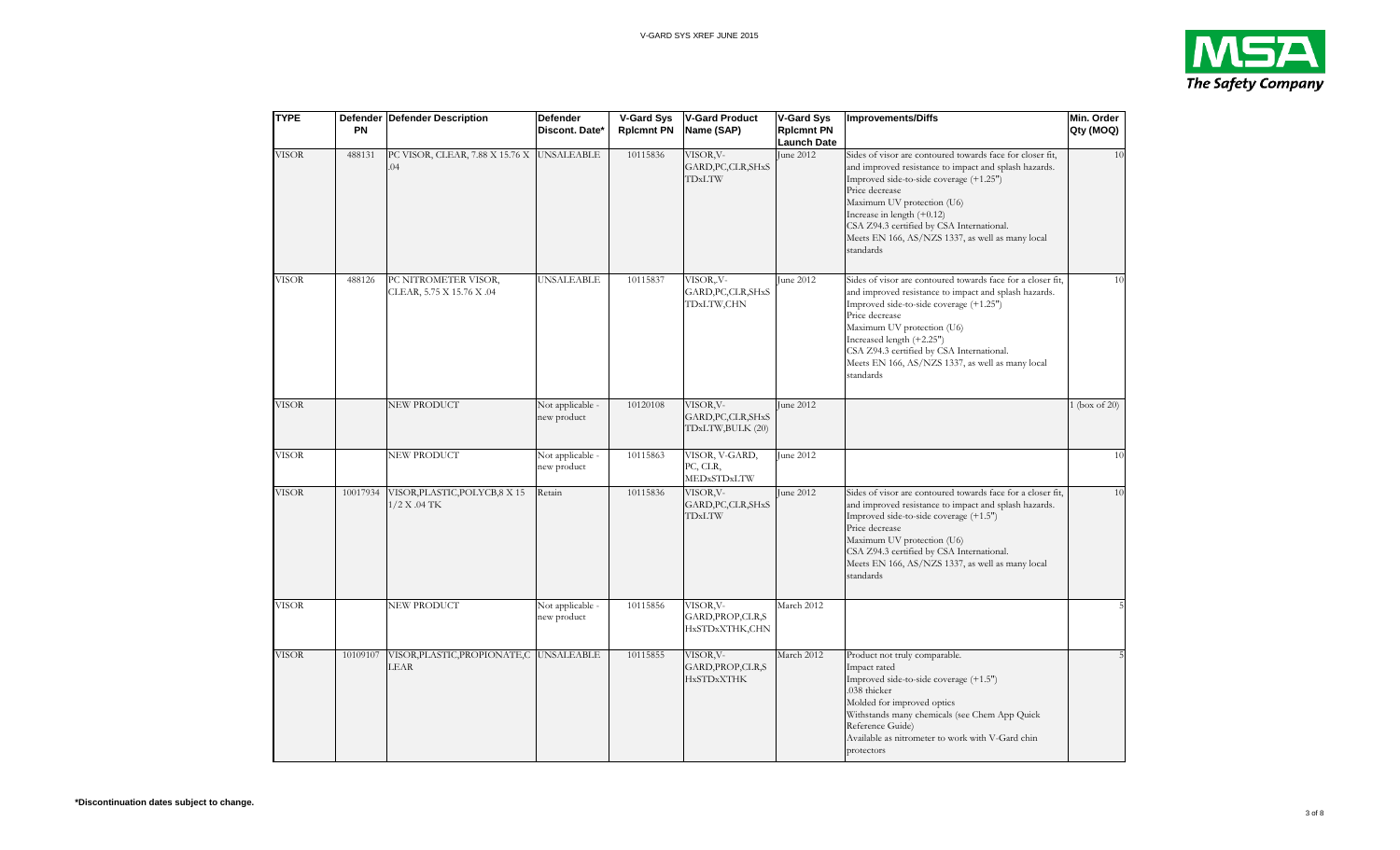

| <b>TYPE</b>  | <b>PN</b> | Defender Defender Description                          | <b>Defender</b><br>Discont. Date* | <b>V-Gard Sys</b><br><b>Rpicmnt PN</b> | <b>V-Gard Product</b><br>Name (SAP)                        | <b>V-Gard Sys</b><br><b>Rplcmnt PN</b><br><b>Launch Date</b> | <b>Improvements/Diffs</b>                                                                                                                                                                                                                                                                                | Min. Order<br>Qty (MOQ) |
|--------------|-----------|--------------------------------------------------------|-----------------------------------|----------------------------------------|------------------------------------------------------------|--------------------------------------------------------------|----------------------------------------------------------------------------------------------------------------------------------------------------------------------------------------------------------------------------------------------------------------------------------------------------------|-------------------------|
| <b>VISOR</b> |           | NEW PRODUCT                                            | Not applicable -<br>new product   | 10115854                               | VISOR, V-<br>GARD, PC, GN, AFAS,<br><b>LONGxSTDxXTHK</b>   | March 2012                                                   |                                                                                                                                                                                                                                                                                                          |                         |
| <b>VISOR</b> | 10063106  | VISOR, POLYCB., 91/2 X 191/2 X UNSALEABLE<br>.070, CLR |                                   | 10115853                               | VISOR, V-<br>GARD, PC, CLR, AFAS<br><b>LONGxSTDxXTHK</b>   | March 2012                                                   | Product not truly comparable.<br>AF/AS coatings (N and K EN166 marked)<br>Increased length (+.875")<br>Reduced width (-2.5")<br>.028 thicker<br>Maximum UV protection (U6)<br>Molded for pristine optics<br>Available in green tint<br>Withstands many chemicals (see Chem App Quick<br>Reference Guide) |                         |
| <b>VISOR</b> |           | NEW PRODUCT                                            | Not applicable -<br>new product   | 10115851                               | VISOR, V-<br>GARD, PROP, CLR, M<br><b>EDxEXTxXTHK</b>      | March 2012                                                   |                                                                                                                                                                                                                                                                                                          |                         |
| <b>VISOR</b> |           | NEW PRODUCT                                            | Not applicable -<br>new product   | 10115849                               | VISOR, V-<br>GARD, PC, GN, AFAS,<br>MEDXEXTXXTHK           | March 2012                                                   |                                                                                                                                                                                                                                                                                                          |                         |
| <b>VISOR</b> |           | NEW PRODUCT                                            | Not applicable -<br>new product   | 10115846                               | VISOR, V-<br>GARD, PC, CLR, AFAS<br><b>MEDXEXTXXTHK</b>    | March 2012                                                   |                                                                                                                                                                                                                                                                                                          |                         |
| <b>VISOR</b> |           | NEW PRODUCT                                            | Not applicable -<br>new product   | 10115845                               | VISOR, V-<br>GARD, PC, GN, AFAS,<br><b>MEDxSTDxXTHK</b>    | March 2012                                                   |                                                                                                                                                                                                                                                                                                          |                         |
| <b>VISOR</b> |           | NEW PRODUCT                                            | Not applicable -<br>new product   | 10115844                               | VISOR, V-<br>GARD, PC, CLR, AFAS<br>MEDxSTDxXTHK           | March 2012                                                   |                                                                                                                                                                                                                                                                                                          |                         |
| <b>VISOR</b> | 491908    | VISOR, 6IN.060 POLYCAR, CLR                            | UNSALEABLE                        | 10115840                               | VISOR, V-<br>GARD, PC, CLR, SHxS<br><b>TDxTHK</b>          | March 2012                                                   | Improved side-to-side coverage (+1.25")<br>Improved length coverage (+2.25")<br>Price decrease<br>Maximum UV protection (U6)<br>Sides of visor are contoured towards face for a closer fit,<br>and improved resistance to impact and splash hazards.                                                     | 1(                      |
| VISOR        | 488138    | VISOR, POLYCARB, CLR<br>FORMED, 9.47X18.94X.06         | Retain                            | 10115863                               | VISOR, V-GARD,<br>PC, CLR,<br>MEDxSTDxLTW,<br>NON CSA      | August 2011                                                  | Price decrease<br>Increase in length (1.5")<br>Decreased side-to-side coverage (-2")<br>Flat (not formed)<br>Slight decrease in thickness (.02")                                                                                                                                                         | 10                      |
| <b>VISOR</b> |           | NEW PRODUCT                                            | Not applicable -<br>new product   | 10117783                               | VISOR, V-<br>GARD, PC, CLR, SHxS<br>TDxTHK,CHN,<br>NON-CSA | August 2011                                                  | Improved side-to-side coverage (+1.25")<br>Increase in length (+2.25")<br>Maximum UV protection (U6)<br>Price decrease<br>Flat (not formed)                                                                                                                                                              | 10                      |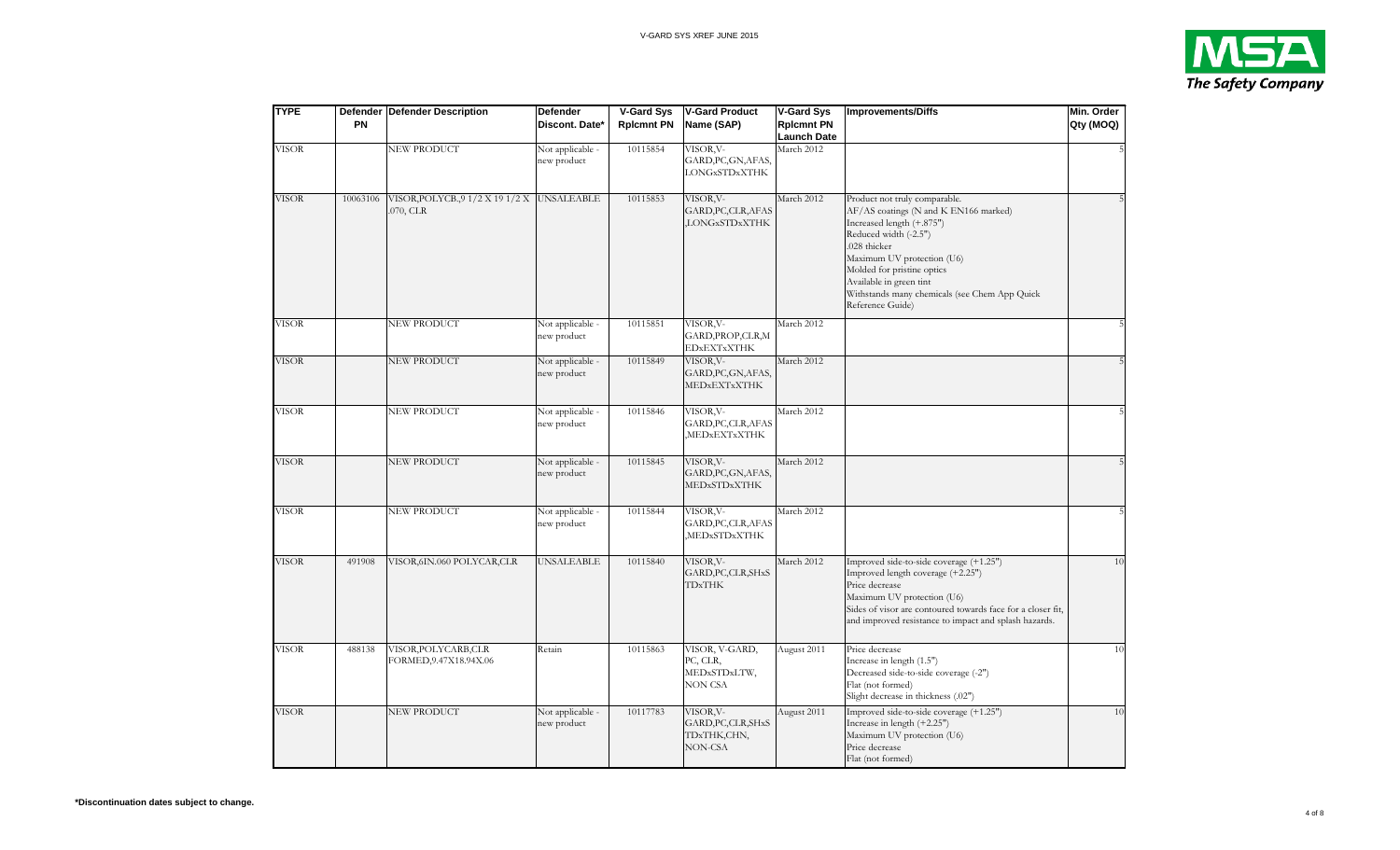

| <b>TYPE</b>  | <b>PN</b> | Defender   Defender Description               | Defender<br>Discont. Date*      | V-Gard Sys<br><b>Rpicmnt PN</b> | <b>V-Gard Product</b><br>Name (SAP)                               | <b>V-Gard Sys</b><br><b>Rplcmnt PN</b><br>Launch Date | <b>Improvements/Diffs</b>                                                                                                                                                                                                                                                                                                                        | Min. Order<br>Qty (MOQ) |
|--------------|-----------|-----------------------------------------------|---------------------------------|---------------------------------|-------------------------------------------------------------------|-------------------------------------------------------|--------------------------------------------------------------------------------------------------------------------------------------------------------------------------------------------------------------------------------------------------------------------------------------------------------------------------------------------------|-------------------------|
| VISOR        | 488132    | PC VISOR, CLEAR, 7.88 X 15.76 X Retain<br>.06 |                                 | 10115840                        | VISOR, V-<br>GARD, PC, CLR, SHxS<br>TDxTHK, NON CSA               | August 2011                                           | Price decrease<br>Improved side-to-side coverage (+1.25")<br>Increase in length (+2.25")<br>Maximum UV protection (U6)<br>Flat (not formed)                                                                                                                                                                                                      | 10                      |
| VISOR        | 488131    | VISOR, POLYCARB, CLR<br>FORMED, 8X16X.040     | <b>UNSALEABLE</b>               | 10115836                        | VISOR, V-<br>GARD, PC, CLR, SHxS<br>TDxLTW, NON CSA               | August 2011                                           | Price decrease<br>Improved side-to-side coverage (+1.25")<br>Maximum UV protection (U6)<br>Flat (not formed)<br>Increase in length $(+0.12)$                                                                                                                                                                                                     | 10                      |
| VISOR        |           | NEW PRODUCT                                   | Not applicable -<br>new product | 10144486                        | VISOR, V-<br>GARD, PC, CLR, XSHx<br>STDxLTW,CHN<br>NON-CSA        | March 2014                                            |                                                                                                                                                                                                                                                                                                                                                  | 10                      |
| <b>VISOR</b> | 488126    | VISOR, NITROM.MSK, .040POLY                   | <b>UNSALEABLE</b>               | 10117781                        | VISOR, V-<br>GARD, PC, CLR, SHxS<br>TDxLTW,CHN, NON<br><b>CSA</b> | August 2011                                           | Price decrease<br>Improved side-to-side coverage (+1.25")<br>Increase in length (+2.25")<br>Maximum UV protection (U6)<br>Flat (not formed)                                                                                                                                                                                                      | 10                      |
| <b>VISOR</b> |           | NEW PRODUCT                                   | Not applicable -<br>new product | 10116558                        | VISOR, V-GARD,<br>MESH, PLST,<br>SHxSTD, CHN                      | August 2011                                           |                                                                                                                                                                                                                                                                                                                                                  | 10                      |
| <b>VISOR</b> | 476356    | VISOR, WIRE<br>SCREEN, CHEMGRD                | <b>UNSALEABLE</b>               | 10116557                        | VISOR, V-GARD,<br>MESH, PLST,<br><b>SHxSTD</b>                    | August 2011                                           | Price decrease<br>Improved side-to-side coverage (+1.65")<br>Increase in length (+2.28")<br>Fits all V-Gard frames<br>Available as nitrometer to work with V-Gard chin<br>protectors                                                                                                                                                             | 10                      |
| <b>FRAME</b> | 10005383  | Plastic Universal for hat                     | <b>UNSALEABLE</b>               | 10116627                        | FRAME, V-GARD,<br>FOR HATS                                        | October 2012                                          | Price decrease.<br>Heavy-duty, flat rubber strap allows easy and secure<br>placement of frame on the hat.<br>Design allows use with other personal protective<br>equipment, such as earmuffs and most half-mask<br>respirators.<br>Non-metal construction enables use in electrical<br>applications.<br>Fits all non-slotted MSA full-brim hats. | 10                      |
| <b>FRAME</b> | 488159    | Metal Universal for hat                       | $Jun-14$                        | 10158821                        | FRAME, V-<br>GARD, METAL, FOR<br><b>HATS</b>                      | October 2014                                          | V-Gard Metal Frame for MSA Hats.<br>Can be used with slotted or non-slotted MSA caps.<br>Coil spring for easy loading onto helmet.<br>Simple attachment of V-Gard Visors.                                                                                                                                                                        | 10                      |
| <b>FRAME</b> | 488159    | Metal Universal for hat                       | June-14                         | 10116628                        | FRAME, V-GARD,<br>ET, FOR HATS                                    | October 2012                                          | Lighter than metal frame.<br>No metal parts.<br>Pivot location allows frames to work with or without<br>earmuffs and most half-mask respirators.<br>Fits all MSA full-brim hats.<br>Tested to 350F                                                                                                                                               | 10                      |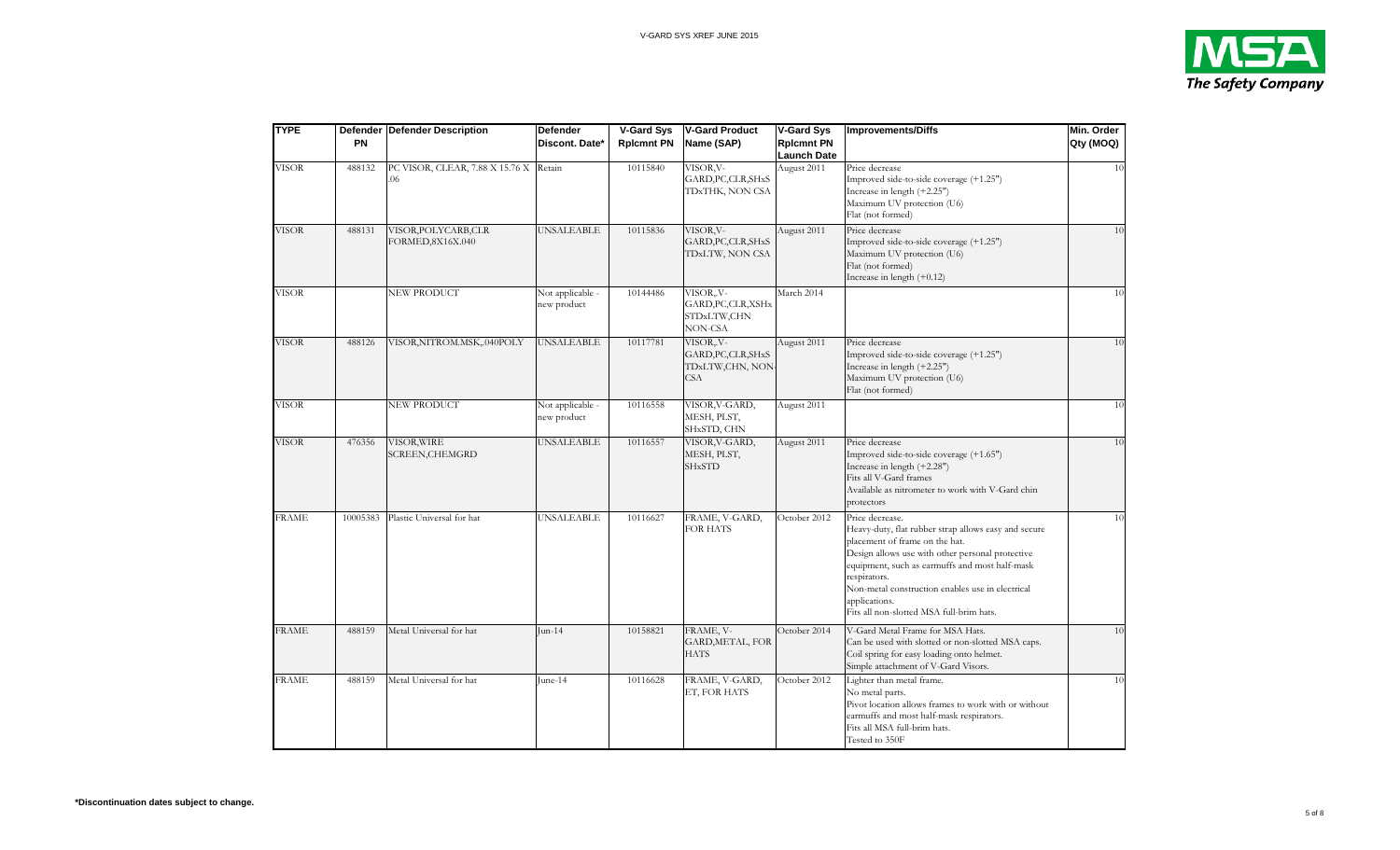

| <b>TYPE</b>  | <b>PN</b> | Defender Defender Description                  | <b>Defender</b><br>Discont. Date* | <b>V-Gard Sys</b><br><b>Rplcmnt PN</b> | V-Gard Product<br>Name (SAP)                                             | <b>V-Gard Sys</b><br><b>Rpicmnt PN</b><br><b>Launch Date</b> | <b>Improvements/Diffs</b>                                                                                                                                                                                                                                                                                                             | Min. Order<br>Qty (MOQ) |
|--------------|-----------|------------------------------------------------|-----------------------------------|----------------------------------------|--------------------------------------------------------------------------|--------------------------------------------------------------|---------------------------------------------------------------------------------------------------------------------------------------------------------------------------------------------------------------------------------------------------------------------------------------------------------------------------------------|-------------------------|
| <b>FRAME</b> | 488160    | METAL FRAME (FOR CAP)                          | Jun-14                            | 10158799                               | FRAME, V-<br><b>GARD, METAL, FOR</b><br><b>CAPS</b>                      | October 2014                                                 | V-Gard Metal Frame for MSA Caps.<br>Can be used with slotted or non-slotted MSA caps.<br>Coil spring for easy loading onto helmet.<br>Simple attachment of V-Gard Visors.                                                                                                                                                             | 10                      |
| <b>FRAME</b> | 488160    | METAL FRAME (FOR CAP)                          | June-14                           | 10124426                               | FRAME, V-GARD,<br>ET, UNIVERSAL,<br>FOR CAPS, W/O<br><b>DEBRIS CNTRL</b> | June 2012                                                    | 1.2 oz. lighter than metal frame (22%).<br>No metal parts.<br>Pivot location allows frames to work with or without<br>earmuffs and most half-mask respirators.<br>Fits all MSA caps.<br>Optional debris control available.<br>Tested to 350F                                                                                          | 10                      |
| <b>FRAME</b> | 10079072  | <b>METAL FRAME (FOR</b><br>SKULLGARD CAP)      | $Jun-14$                          | 10158800                               | FRAME, V-<br><b>GARD, METAL, FOR</b><br><b>SKULLGARD CAPS</b>            | October 2014                                                 | V-Gard Metal Frame for MSA Skullgard Caps.<br>Coil spring for easy loading onto helmet.<br>Simple attachment of V-Gard Visors.                                                                                                                                                                                                        | 10                      |
| <b>FRAME</b> | 10031191  | TEMGARD DEFENDER +<br>FRAME WITH LOCKDOWN      | <b>UNSALEABLE</b>                 | 10121267                               | FRAME, V-GARD,<br>ET, FOR SLOTTED<br>CAPS, NO DC                         | March 2012                                                   | Stowable slot adaptors allow frames to work with or<br>without earmuffs.<br>Price decrease.<br>Sliding adjustment blades allow visor to work with most<br>half-mask respirators.<br>Fits all slotted MSA cap                                                                                                                          | 10                      |
| <b>FRAME</b> | 10031191  | TEMGARD DEFENDER +<br>FRAME WITH LOCKDOWN      | UNSALEABLE                        | 10115821                               | FRAME, V-GARD,<br>ET, FOR SLOTTED<br><b>CAPS</b>                         | March 2012                                                   | Stowable slot adaptors allow frames to work with or<br>without earmuffs.<br>Price decrease.<br>Replaceable debris-control creates a tight seal between<br>the helmet and the frame.<br>Sliding adjustment blades allow visor to work with most<br>half-mask respirators.<br>Fits all slotted MSA caps                                 | 10                      |
| <b>FRAME</b> | 10016742  | PLASTIC UNIVERSAL FOR CAP                      | <b>UNSALEABLE</b>                 | 10121268                               | FRAME, V-GARD,<br>UNIVERSAL FOR<br>CAPS, W/O DEBRIS<br><b>CNTRL</b>      | August 2011                                                  | Heavy-duty, flat rubber strap allows easy and secure<br>placement of frame on the cap.<br>Price decrease.<br>Design allows use with other personal protective<br>equipment, such as earmuffs and most half-mask<br>respirators.<br>Non-metal construction enables use in electrical<br>applications.<br>Fits all non-slotted MSA caps | 10                      |
| <b>FRAME</b> | 10080783  | DEFENDER + EASY RELEASE<br>FRAME WITH LOCKDOWN | <b>UNSALEABLE</b>                 | 10121266                               | FRAME, V-GARD,<br>FOR SLOTTED MSA<br>CAPS, W/O DEBRIS<br><b>CNTRL</b>    | August 2011                                                  | Stowable slot adaptors allow frames to work with or<br>without earmuffs.<br>Price decrease.<br>Sliding adjustment blades allow visor to work with most<br>half-mask respirators.<br>Fits all slotted MSA caps                                                                                                                         | 10                      |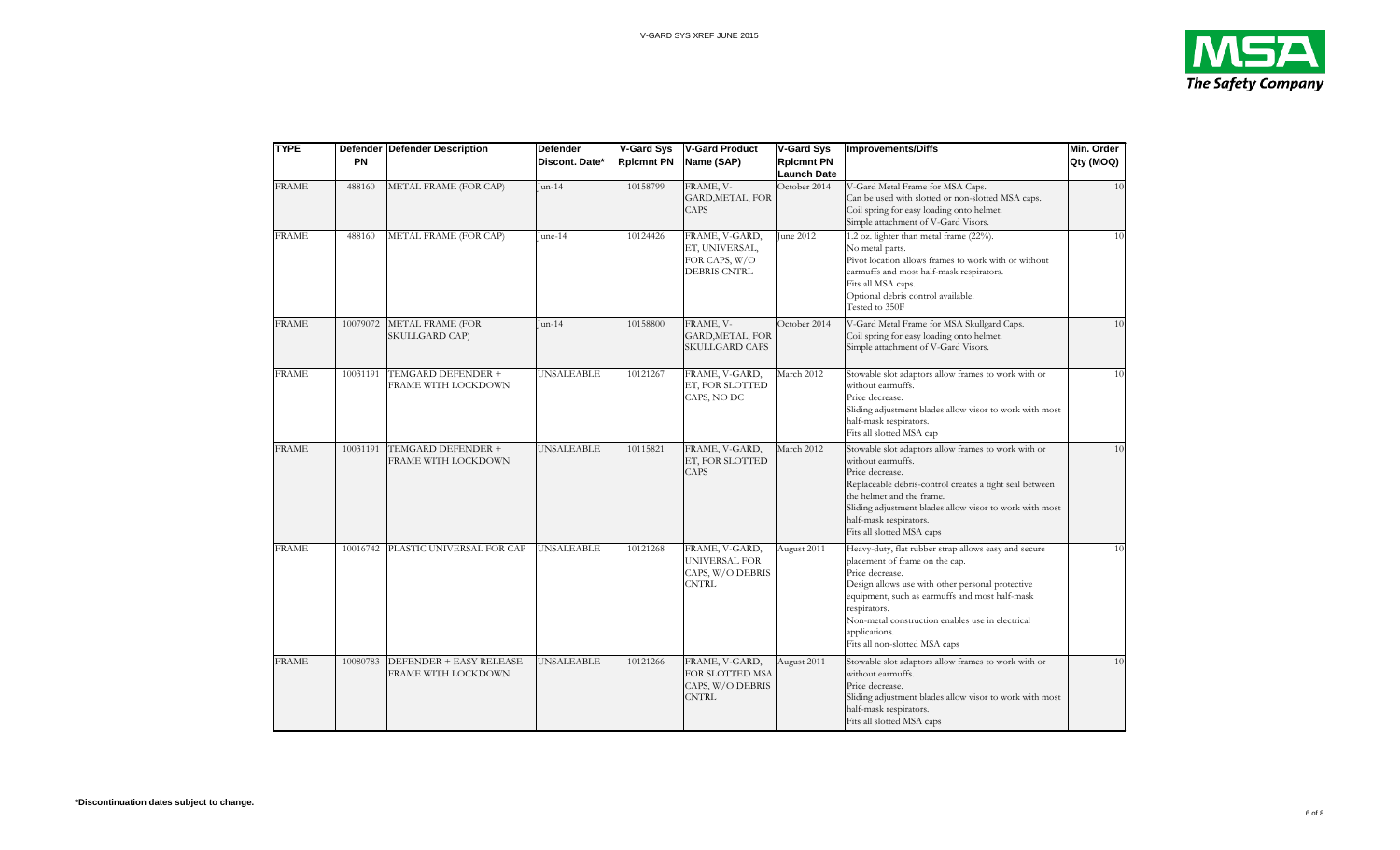

| <b>TYPE</b>  | <b>PN</b> | Defender   Defender Description                               | <b>Defender</b><br>Discont. Date* | <b>V-Gard Sys</b><br><b>Rpicmnt PN</b> | <b>V-Gard Product</b><br>Name (SAP)              | <b>V-Gard Sys</b><br><b>Rplcmnt PN</b><br>Launch Date | <b>Improvements/Diffs</b>                                                                                                                                                                                                                                                                                                                                                                                                     | Min. Order<br>Qty (MOQ) |
|--------------|-----------|---------------------------------------------------------------|-----------------------------------|----------------------------------------|--------------------------------------------------|-------------------------------------------------------|-------------------------------------------------------------------------------------------------------------------------------------------------------------------------------------------------------------------------------------------------------------------------------------------------------------------------------------------------------------------------------------------------------------------------------|-------------------------|
| <b>FRAME</b> | 10016742  | DEFENDER + EASY RELEASE<br>FRAME WITH LOCKDOWN                | <b>UNSALEABLE</b>                 | 10115822                               | FRAME, V-GARD,<br>UNIVERSAL FOR<br>CAPS          | August 2011                                           | Heavy-duty, flat rubber strap allows easy and secure<br>placement of frame on the cap.<br>Price decrease.<br>Replaceable debris-control creates a tight seal between<br>the helmet and the frame.<br>Design allows use with other personal protective<br>equipment, such as earmuffs and most half-mask<br>respirators.<br>Non-metal construction enables use in electrical<br>applications.<br>Fits all non-slotted MSA caps | 10                      |
| <b>FRAME</b> | 10021614  | DEFENDER + FRAME WITH<br><b>LOCKDOWN</b>                      | <b>UNSALEABLE</b>                 | 10115730                               | FRAME, V-GARD,<br>FOR SLOTTED MSA<br>CAPS        | August 2011                                           | Stowable slot adaptors allow frames to work with or<br>without earmuffs.<br>Price decrease.<br>Replaceable debris-control creates a tight seal between<br>the helmet and the frame.<br>Sliding adjustment blades allow visor to work with most<br>half-mask respirators.<br>Fits all slotted MSA cap                                                                                                                          | 10                      |
| <b>FRAME</b> | 10021615  | DEFENDER + FRAME WITH<br>LOCKDOWN                             | UNSALEABLE                        | 10115730                               | FRAME, V-GARD,<br>FOR SLOTTED MSA<br><b>CAPS</b> | August 2011                                           | Stowable slot adaptors allow frames to work with or<br>without earmuffs.<br>Price decrease.<br>Replaceable debris-control creates a tight seal between<br>the helmet and the frame.<br>Sliding adjustment blades allow visor to work with most<br>half-mask respirators.<br>Fits all slotted MSA cap                                                                                                                          | 10                      |
| <b>FRAME</b> | 10021616  | DEFENDER + FRAME<br>WITHOUT LOCKDOWN                          | <b>UNSALEABLE</b>                 | 10115730                               | FRAME, V-GARD,<br>FOR SLOTTED MSA<br><b>CAPS</b> | August 2011                                           | Stowable slot adaptors allow frames to work with or<br>without earmuffs.<br>Price decrease.<br>Replaceable debris-control creates a tight seal between<br>the helmet and the frame.<br>Sliding adjustment blades allow visor to work with most<br>half-mask respirators.<br>Fits all slotted MSA cap                                                                                                                          | 10                      |
| <b>FRAME</b> | 10080784  | DEFENDER + EASY RELEASE<br>FRAME WITH LOCKDOWN                | <b>UNSALEABLE</b>                 | 10115730                               | FRAME, V-GARD,<br>FOR SLOTTED MSA<br><b>CAPS</b> | August 2011                                           | Stowable slot adaptors allow frames to work with or<br>without earmuffs.<br>Price decrease.<br>Replaceable debris-control creates a tight seal between<br>the helmet and the frame.<br>Sliding adjustment blades allow visor to work with most<br>half-mask respirators.<br>Fits all slotted MSA cap                                                                                                                          | 10                      |
| <b>FRAME</b> | 10037098  | DEFENDER + FRAME plus<br>INSTANT RELEASE, WITHOUT<br>LOCKDOWN |                                   |                                        |                                                  | Retain                                                |                                                                                                                                                                                                                                                                                                                                                                                                                               |                         |
| <b>FRAME</b> | 456568    | Sparkgard only                                                |                                   |                                        |                                                  | Retain                                                |                                                                                                                                                                                                                                                                                                                                                                                                                               |                         |